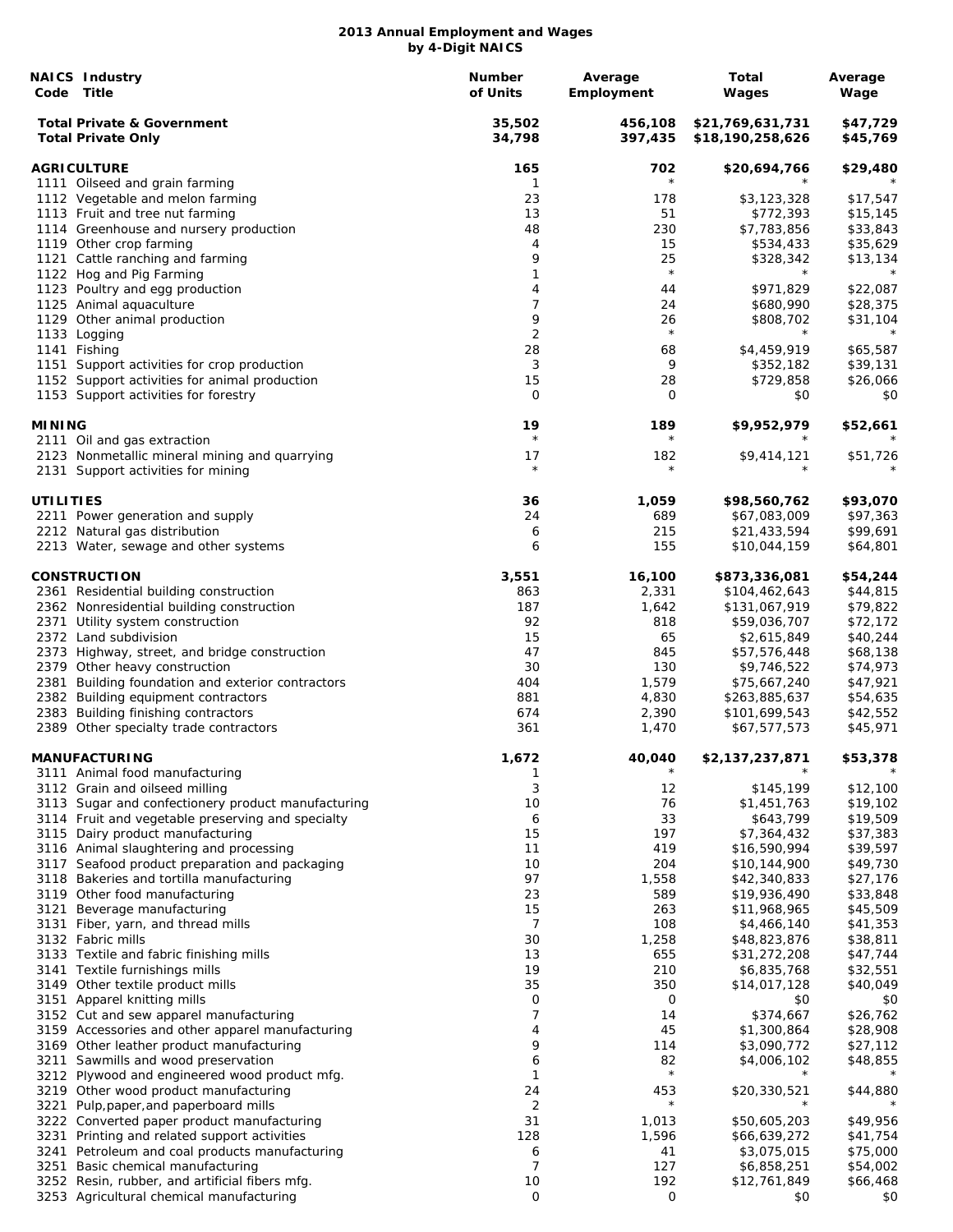| <b>NAICS Industry</b><br>Code Title                                                             | <b>Number</b><br>of Units | Average    | Total                        | Average              |
|-------------------------------------------------------------------------------------------------|---------------------------|------------|------------------------------|----------------------|
|                                                                                                 |                           | Employment | Wages                        | Wage                 |
| 3254 Pharmaceutical and medicine manufacturing                                                  | 12                        | 1,448      | \$159,307,512                | \$110,019            |
| 3255 Paint, coating, and adhesive manufacturing                                                 | 11                        | 113        | \$4,888,541                  | \$43,261             |
| 3256 Soap, cleaning compound, and toiletry mfg.                                                 | 11                        | 301        | \$14,535,994                 | \$48,292             |
| 3259 Other chemical product and preparation mfg.                                                | 16                        | 804        | \$52,544,079                 | \$65,353             |
| 3261 Plastics product manufacturing                                                             | 59                        | 2,428      | \$125,366,891                | \$51,634             |
| 3262 Rubber product manufacturing                                                               | 5                         | 163        | \$6,265,502                  | \$38,439             |
| 3271 Clay product and refractory manufacturing                                                  | 3                         | 11         | \$418,301                    | \$38,027             |
| 3272 Glass and glass product manufacturing                                                      | 15                        | 156        | \$7,209,137                  | \$46,212             |
| 3273 Cement and concrete product manufacturing                                                  | 18                        | 148        | \$6,533,698                  | \$44,147             |
| 3279 Other nonmetallic mineral products                                                         | 19                        | 285        | \$17,054,679                 | \$59,841             |
| 3311 Iron and Steel Mills and Ferroalloy Manufacturing                                          | 2                         | $\star$    |                              |                      |
| 3312 Steel product mfg. from purchased steel                                                    | 3                         | 60         | \$2,820,436                  | \$47,007             |
| 3314 Other nonferrous metal production<br>3315 Foundries                                        | 33                        | 1,158      | \$73,763,389                 | \$63,699             |
| 3321 Forging and stamping                                                                       | 24<br>24                  | 341<br>577 | \$12,286,760<br>\$31,180,501 | \$36,032<br>\$54,039 |
| 3322 Cutlery and handtool manufacturing                                                         | 6                         | 251        | \$17,298,826                 | \$68,920             |
| 3323 Architectural and structural metals mfg.                                                   | 42                        | 514        | \$24,920,916                 | \$48,484             |
| 3324 Boiler, tank, and shipping container mfg.                                                  | 9                         | 805        | \$35,140,931                 | \$43,653             |
| 3325 Hardware manufacturing                                                                     | 4                         | 109        | \$4,945,747                  | \$45,374             |
| 3326 Spring and wire product manufacturing                                                      | 4                         | 75         | \$6,806,474                  | \$90,753             |
| 3327 Machine shops and threaded product mfg.                                                    | 80                        | 1,194      | \$53,449,823                 | \$44,765             |
| 3328 Coating, engraving, and heat treating metals                                               | 61                        | 1,099      | \$41,098,874                 | \$37,397             |
| 3329 Other fabricated metal product manufacturing                                               | 35                        | 897        | \$47,028,287                 | \$52,428             |
| 3331 Agriculture, construction, and mining machinery mfg.                                       | 3                         | 79         | \$3,477,350                  | \$44,017             |
| 3332 Industrial machinery manufacturing                                                         | 26                        | 356        | \$21,721,025                 | \$61,014             |
| 3333 Commercial and service industry machinery                                                  | 9                         | 121        | \$7,724,787                  | \$63,841             |
| 3334 HVAC and commercial refrigeration equipment                                                | 5                         | 486        | \$29,741,110                 | \$61,196             |
| 3335 Metalworking machinery manufacturing                                                       | 68                        | 568        | \$26,376,086                 | \$46,437             |
| 3336 Turbine and power transmission equipment mfg.                                              | $\mathbf{1}$              | $\star$    |                              |                      |
| 3339 Other general purpose machinery manufacturing                                              | 20                        | 211        | \$10,622,217                 | \$50,342             |
| 3341 Computer and peripheral equipment mfg.                                                     | 2                         | $\star$    | $\star$                      |                      |
| 3342 Communications equipment manufacturing                                                     | 8                         | 253        | \$23,582,309                 | \$93,211             |
| 3343 Audio and video equipment manufacturing                                                    | 1                         | $\star$    |                              | $^\star$             |
| 3344 Semiconductor and electronic component mfg.                                                | 19                        | 548        | \$24,679,353                 | \$45,035             |
| 3345 Electronic instrument manufacturing                                                        | 48                        | 2,551      | \$192,833,766                | \$75,591             |
| 3346 Magnetic media manufacturing and reproducing                                               | 1                         | $\star$    |                              |                      |
| 3351 Electric lighting equipment manufacturing                                                  | 11                        | 180        | \$8,448,528                  | \$46,936             |
| 3353 Electrical equipment manufacturing                                                         | 5                         | 110        | \$6,574,437                  | \$59,768             |
| 3359 Other electrical equipment and component mfg.                                              | 21                        | 945        | \$84,414,480                 | \$89,327             |
| 3362 Motor vehicle body and trailer manufacturing                                               | 4                         | 82         | \$3,422,132                  | \$41,733             |
| 3363 Motor vehicle parts manufacturing                                                          | 5                         | 37         | \$1,749,018                  | \$47,271             |
| 3364 Aerospace product and parts manufacturing                                                  | 0                         | 0          | \$0                          | \$0                  |
| 3366 Ship and boat building                                                                     | 44                        | 3,676      | \$214,602,987                | \$58,379             |
| 3369 Other transportation equipment manufacturing                                               | 2                         | $\star$    |                              |                      |
| 3371 Household and institutional furniture mfg.                                                 | 37                        | 209        | \$7,647,380                  | \$36,590             |
| 3372 Office furniture and fixtures manufacturing                                                | 25                        | 745        | \$34,596,170                 | \$46,438             |
| 3379 Other furniture related product manufacturing                                              | 1                         | $\star$    |                              |                      |
| 3391 Medical equipment and supplies manufacturing                                               | 60                        | 1,438      | \$82,618,350                 | \$57,454             |
| 3399 Other miscellaneous manufacturing                                                          | 238                       | 4,356      | \$195,400,872                | \$44,858             |
| <b>WHOLESALE TRADE</b>                                                                          | 2,949                     | 16,691     | \$1,127,314,639              | \$67,540             |
| 4231 Motor vehicle and parts merchant wholesalers                                               | 92                        | 790        | \$30,558,555                 | \$38,682             |
| 4232 Furniture and furnishing merchant wholesalers                                              | 23                        | 303        | \$18,556,219                 | \$61,242             |
| 4233 Lumber and construction supply merchant wholesalers                                        | 52                        | 400        | \$18,957,272                 | \$47,393             |
| 4234 Commercial equip. merchant wholesalers                                                     | 157                       | 1,509      | \$98,428,767                 | \$65,228             |
| 4235 Metal and mineral merchant wholesalers                                                     | 16                        | 192        | \$12,563,206                 | \$65,433             |
| 4236 Electric goods merchant wholesalers                                                        | 69                        | 1,056      | \$91,813,395                 | \$86,945             |
| 4237 Hardware and plumbing merchant wholesalers                                                 | 82<br>152                 | 672<br>889 | \$35,105,084                 | \$52,240             |
| 4238 Machinery and supply merchant wholesalers                                                  | 172                       |            | \$47,657,424                 | \$53,608             |
| 4239 Misc. durable goods merchant wholesalers                                                   |                           | 2,624      | \$167,407,210                | \$63,798             |
| 4241 Paper and paper product merchant wholesalers<br>4242 Druggists' goods merchant wholesalers | 36<br>63                  | 335<br>460 | \$16,143,901<br>\$43,089,658 | \$48,191<br>\$93,673 |
| 4243 Apparel and piece goods merchant wholesalers                                               | 33                        | 194        | \$10,603,768                 | \$54,659             |
| 4244 Grocery and related product wholesalers                                                    | 159                       | 2,185      | \$134,485,754                | \$61,550             |
| 4245 Farm product raw material merchant wholesalers                                             | 2                         | $^\star$   | $^\star$                     |                      |
| 4246 Chemical merchant wholesalers                                                              | 46                        | 642        | \$45,628,918                 | \$71,073             |
| 4247 Petroleum merchant wholesalers                                                             | 20                        | 192        | \$10,935,555                 | \$56,956             |
| 4248 Alcoholic beverage merchant wholesalers                                                    | 22                        | 416        | \$26,190,707                 | \$62,958             |
| 4249 Misc. nondurable goods merchant wholesalers                                                | 82                        | 554        | \$22,295,487                 | \$40,245             |
| 4251 Electronic markets and agents and brokers                                                  | 1,677                     | 3,229      | \$294,963,920                | \$91,348             |
|                                                                                                 |                           |            |                              |                      |
| <b>RETAIL TRADE</b>                                                                             | 3,822                     | 46,547     | \$1,275,971,160              | \$27,413             |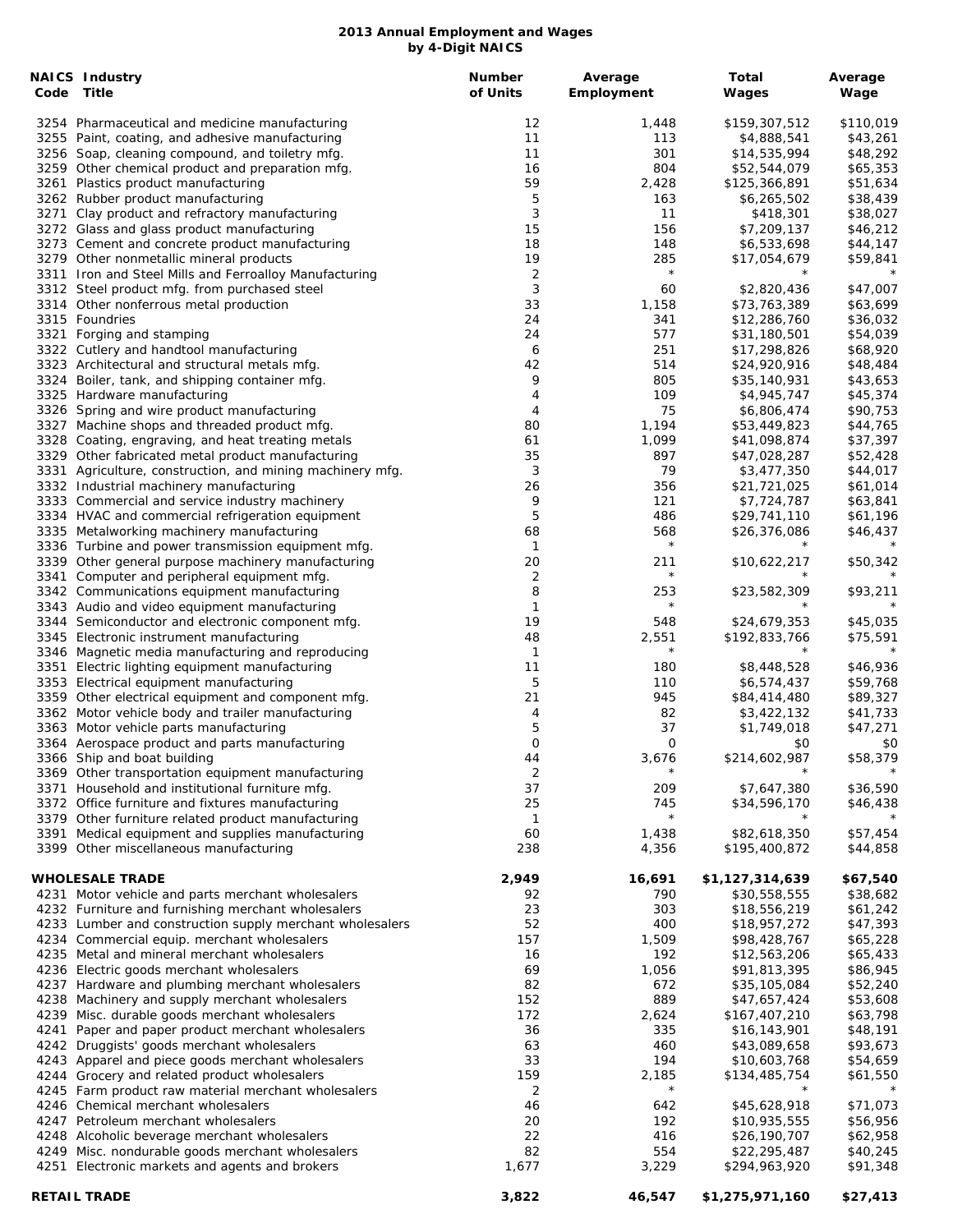|      | NAICS Industry<br>Code Title                       | <b>Number</b><br>of Units | Average<br>Employment | Total<br>Wages | Average<br>Wage |
|------|----------------------------------------------------|---------------------------|-----------------------|----------------|-----------------|
|      | 4411 Automobile dealers                            | 184                       | 3,610                 | \$177,191,987  | \$49,084        |
|      | 4412 Other motor vehicle dealers                   | 72                        | 500                   | \$21,263,050   | \$42,526        |
|      | 4413 Auto parts, accessories, and tire stores      | 141                       | 1,265                 | \$38,632,364   | \$30,539        |
|      | 4421 Furniture stores                              | 68                        | 454                   | \$17,365,812   | \$38,251        |
|      | 4422 Home furnishings stores                       | 113                       | 718                   | \$20,920,843   | \$29,138        |
|      | 4431 Electronics and appliance stores              | 159                       | 1,053                 | \$43,734,751   | \$41,533        |
|      | 4441 Building material and supplies dealers        | 163                       | 3,226                 | \$106,620,374  | \$33,050        |
|      | 4442 Lawn and garden equipment and supplies stores | 60                        | 281                   | \$9,030,510    | \$32,137        |
|      | 4451 Grocery stores                                | 354                       | 9,641                 | \$209,588,215  | \$21,739        |
|      | 4452 Specialty food stores                         | 125                       | 1,007                 | \$20,783,576   | \$20,639        |
|      | 4453 Beer, wine, and liquor stores                 | 227                       | 1,319                 | \$29,550,833   | \$22,404        |
|      | 4461 Health and personal care stores               | 378                       | 4,416                 | \$150,707,879  | \$34,128        |
|      | 4471 Gasoline stations                             | 314                       | 1,778                 | \$39,225,032   | \$22,061        |
|      | 4481 Clothing stores                               | 316                       | 3,317                 | \$56,590,277   | \$17,061        |
|      | 4482 Shoe stores                                   | 63                        | 564                   | \$11,107,479   | \$19,694        |
|      | 4483 Jewelry, luggage, and leather goods stores    | 97                        | 398                   | \$13,286,980   | \$33,384        |
|      | 4511 Sporting goods and musical instrument stores  | 157                       | 1,190                 | \$22,932,887   | \$19,271        |
|      | 4512 Book, periodical, and music stores            | 19                        | 221                   | \$4,132,960    | \$18,701        |
| 4521 | Department stores                                  | 43                        | 4,072                 | \$81,418,128   | \$19,995        |
|      | 4529 Other general merchandise stores              | 118                       | 3,370                 | \$76,039,209   | \$22,564        |
|      | 4531 Florists                                      | 63                        | 227                   | \$3,925,640    | \$17,294        |
|      | 4532 Office supplies, stationery, and gift stores  | 151                       | 1,278                 | \$30,424,806   | \$23,807        |
|      | 4533 Used merchandise stores                       | 70                        | 432                   | \$8,284,373    | \$19,177        |
|      | 4539 Other miscellaneous store retailers           | 131                       | 632                   | \$13,575,668   | \$21,480        |
|      | 4541 Electronic shopping and mail-order houses     | 79                        | 389                   | \$15,330,945   | \$39,411        |
|      | 4542 Vending machine operators                     | 21                        | 98                    | \$3,242,123    | \$33,083        |
|      | 4543 Direct selling establishments                 | 146                       | 1,092                 | \$51,064,459   | \$46,762        |
|      | TRANSPORTATION & WAREHOUSING                       | 696                       | 9,313                 | \$358,359,738  | \$38,480        |
|      | 4811 Scheduled air transportation                  | 10                        | 300                   | \$12,389,962   | \$41,300        |
|      | 4812 Nonscheduled air transportation               | 9                         | 35                    | \$1,719,507    | \$49,129        |
|      | 4821 Rail Transportation                           | 1                         | $\star$               | $\star$        | $^\star$        |
|      | 4831 Sea, coastal, and Great Lakes transportation  | 7                         | 110                   | \$5,798,384    | \$52,713        |
|      | 4832 Inland water transportation                   | $\overline{2}$            | $\star$               |                |                 |
|      | 4841 General freight trucking                      | 150                       | 1,330                 | \$67,169,110   | \$50,503        |
|      | 4842 Specialized freight trucking                  | 144                       | 881                   | \$36,845,004   | \$41,822        |
|      | 4851 Urban transit systems                         | 0                         | 0                     | \$0            | \$0             |
|      | 4852 Interurban and rural bus transportation       | $\overline{2}$            | $\star$               | $\star$        | $\star$         |
|      | 4853 Taxi and limousine service                    | 40                        | 237                   | \$5,917,264    | \$24,967        |
|      | 4854 School and employee bus transportation        | 39                        | 1,879                 | \$40,685,257   | \$21,653        |
|      | 4855 Charter bus industry                          | 7                         | 129                   | \$3,709,764    | \$28,758        |
|      | 4859 Other ground passenger transportation         | 13                        | 86                    | \$2,244,368    | \$26,097        |
|      | 4861 Pipeline transportation of crude oil          | $\mathbf{1}$              | $\star$               | $\star$        | $\star$         |
|      | 4862 Pipeline transportation of natural gas        | 2                         | $^\star$              |                |                 |
|      | 4869 Other pipeline transportation                 | 1                         | $\star$               |                |                 |
|      | 4871 Scenic and sightseeing transportation, land   | 7                         | 43                    | \$1,004,603    | \$23,363        |
|      | 4872 Scenic and sightseeing transportation, water  | 38                        | 121                   | \$3,198,989    | \$26,438        |
|      | 4879 Scenic and sightseeing transportation, other  | $\mathbf{1}$              | $\star$               | $^\star$       |                 |
| 4881 | Support activities for air transportation          | 21                        | 194                   | \$5,201,255    | \$26,811        |
|      | 4882 Support activities for rail transportation    | O                         | 0                     | \$0            | \$0             |
|      | 4883 Support activities for water transportation   | 18                        | 271                   | \$10,760,247   | \$39,706        |
|      | 4884 Support activities for road transportation    | 36                        | 274                   | \$10,387,180   | \$37,909        |
|      | 4885 Freight transportation arrangement            | 49                        | 231                   | \$11,512,446   | \$49,837        |
|      | 4889 Other support activities for transportation   | 7                         | 22                    | \$707,718      | \$32,169        |
|      | 4921 Couriers                                      | 29                        | 1,481                 | \$64,327,867   | \$43,435        |
|      | 4922 Local messengers and local delivery           | 35                        | 180                   | \$6,175,789    | \$34,310        |
|      | 4931 Warehousing and storage                       | 33                        | 1,309                 | \$57,986,658   | \$44,298        |
|      | <b>INFORMATION</b>                                 | 771                       | 9,061                 | \$596,123,443  | \$65,790        |
|      | 5111 Newspaper, book, and directory publishers     | 115                       | 980                   | \$49,000,599   | \$50,001        |
|      | 5112 Software publishers                           | 130                       | 991                   | \$97,479,436   | \$98,365        |
| 5121 | Motion picture and video industries                | 108                       | 583                   | \$13,814,052   | \$23,695        |
|      | 5122 Sound recording industries                    | 11                        | 13                    | \$394,608      | \$30,354        |
| 5151 | Radio and television broadcasting                  | 32                        | 641                   | \$34,807,308   | \$54,302        |
|      | 5152 Cable and other subscription programming      | 5                         | 4                     | \$612,413      | \$153,103       |
|      | 5171 Wired telecommunications carriers             | 70                        | 1,801                 | \$128,168,211  | \$71,165        |
|      | 5172 Wireless telecommunications carriers          | 38                        | 402                   | \$26,698,413   | \$66,414        |
|      | 5174 Satellite telecommunications                  | $\overline{c}$            | $\star$               | $\star$        |                 |
|      | 5179 Other telecommunications                      | 22                        | 379                   | \$32,669,397   | \$86,199        |
|      | 5182 Data processing and related services          | 132                       | 2,626                 | \$190,424,939  | \$72,515        |
|      | 5191 Other information services                    | 108                       | 639                   | \$21,954,165   | \$34,357        |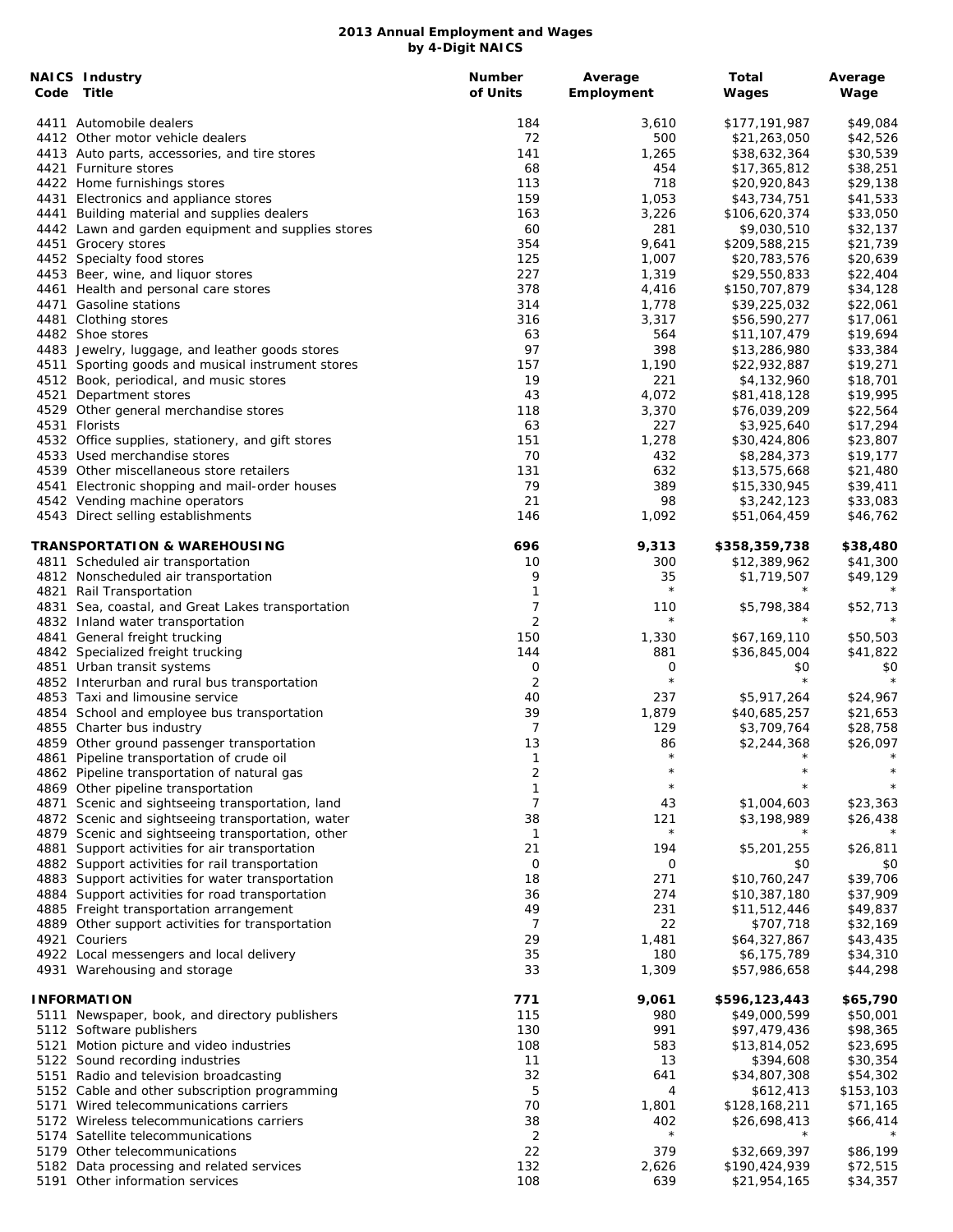| <b>NAICS Industry</b><br>Code Title                                                        | <b>Number</b><br>of Units | Average<br>Employment | <b>Total</b><br>Wages          | Average<br>Wage       |
|--------------------------------------------------------------------------------------------|---------------------------|-----------------------|--------------------------------|-----------------------|
| <b>FINANCE &amp; INSURANCE</b>                                                             | 1,541                     | 23,913                | \$2,018,662,633                | \$84,417              |
| 5221 Depository credit intermediation                                                      | 313                       | 7,963                 | \$476,003,342                  | \$59,777              |
| 5222 Nondepository credit intermediation                                                   | 126                       | 1,189                 | \$99,383,838                   | \$83,586              |
| 5223 Activities related to credit intermediation                                           | 107                       | 649                   | \$43,102,905                   | \$66,414              |
| 5231 Securities and commodity contracts brokerage                                          | 93                        | 3,471                 | \$459,768,240                  | \$132,460             |
| 5232 Securities and commodity exchanges                                                    | $\mathbf{1}$              | $\star$               | $^\star$                       |                       |
| 5239 Other financial investment activities                                                 | 200                       | 1,508                 | \$269,146,287<br>\$396,496,228 | \$178,479<br>\$77,350 |
| 5241 Insurance carriers<br>5242 Insurance agencies, brokerages, and related                | 121<br>558                | 5,126<br>3,998        | \$273,855,222                  | \$68,498              |
| 5251 Insurance and employee benefit funds                                                  | 2                         | $\star$               | $^\star$                       |                       |
| 5259 Other investment pools and funds                                                      | 23                        | 3                     | \$404,284                      | \$134,761             |
| REAL ESTATE, RENTAL & LEASING                                                              | 1,063                     | 5,899                 | \$242,583,349                  | \$41,123              |
| 5311 Lessors of real estate                                                                | 246                       | 903                   | \$35,947,435                   | \$39,809              |
| 5312 Offices of real estate agents and brokers                                             | 260                       | 752                   | \$35,608,207                   | \$47,351              |
| 5313 Activities related to real estate                                                     | 342                       | 2,701                 | \$112,455,084                  | \$41,635              |
| 5321 Automotive equipment rental and leasing<br>5322 Consumer goods rental                 | 63<br>71                  | 689<br>387            | \$21,417,034<br>\$11,971,506   | \$31,084<br>\$30,934  |
| 5323 General rental centers                                                                | 20                        | 142                   | \$6,347,609                    | \$44,701              |
| 5324 Machinery and equipment rental and leasing                                            | 50                        | 267                   | \$14,882,709                   | \$55,740              |
| 5331 Lessors of nonfinancial intangible assets                                             | 12                        | 57                    | \$3,953,765                    | \$69,364              |
| PROFESSIONAL, SCIENTIFIC, & TECHNICAL SERVICES                                             | 4,470                     | 21,999                | \$1,489,529,830                | \$67,709              |
| 5411 Legal services                                                                        | 836                       | 4,121                 | \$255,166,052                  | \$61,918              |
| 5412 Accounting and bookkeeping services                                                   | 505                       | 2,836                 | \$160,036,738                  | \$56,430              |
| 5413 Architectural and engineering services                                                | 506                       | 3,486                 | \$234,899,014                  | \$67,384              |
| 5414 Specialized design services                                                           | 151                       | 311                   | \$16,290,645                   | \$52,381              |
| 5415 Computer systems design and related services                                          | 1,101                     | 5,710                 | \$483,440,935                  | \$84,666              |
| 5416 Management and technical consulting services                                          | 719                       | 2,286                 | \$160,490,587                  | \$70,206              |
| 5417 Scientific research and development services<br>5418 Advertising and related services | 142<br>265                | 775<br>869            | \$63,023,860<br>\$49,875,692   | \$81,321<br>\$57,394  |
| 5419 Other professional and technical services                                             | 250                       | 1,605                 | \$66,306,307                   | \$41,312              |
| <b>MANAGEMENT OF COMPANIES</b>                                                             | 277                       | 11,330                | \$1,286,973,442                | \$113,590             |
| 5511 Management of companies and enterprises                                               | 277                       | 11,330                | \$1,286,973,442                | \$113,590             |
| <b>ADMINISTRATIVE &amp; SUPPORT &amp; WASTE MGMT SERVICES</b>                              | 2,570                     | 25,365                | \$839,961,370                  | \$33,115              |
| 5611 Office administrative services                                                        | 121                       | 836                   | \$44,568,752                   | \$53,312              |
| 5612 Facilities support services                                                           | 17                        | 245                   | \$11,024,616                   | \$44,998              |
| 5613 Employment services                                                                   | 587                       | 9,130                 | \$294,246,635                  | \$32,229              |
| 5614 Business support services                                                             | 194                       | 1,031                 | \$48,504,375                   | \$47,046              |
| 5615 Travel arrangement and reservation services                                           | 100                       | 1,931                 | \$81,039,882                   | \$41,968              |
| 5616 Investigation and security services                                                   | 166                       | 2,530                 | \$70,430,648                   | \$27,838              |
| 5617 Services to buildings and dwellings                                                   | 1,122                     | 6,914                 | \$187,186,345                  | \$27,074              |
| 5619 Other support services<br>5621 Waste collection                                       | 124                       | 1,154<br>767          | \$25,477,244<br>\$32,947,945   | \$22,077              |
| 5622 Waste treatment and disposal                                                          | 67<br>9                   | 360                   | \$19,977,509                   | \$42,957<br>\$55,493  |
| 5629 Remediation and other waste services                                                  | 67                        | 467                   | \$24,557,419                   | \$52,585              |
| <b>EDUCATIONAL SERVICES</b>                                                                | 577                       | 18,016                | \$898,821,613                  | \$49,890              |
| 6111 Elementary and secondary schools                                                      | 103                       | 4,790                 | \$181,419,576                  | \$37,875              |
| 6112 Junior colleges                                                                       | 3                         | 586                   | \$24,663,228                   | \$42,087              |
| 6113 Colleges and universities                                                             | 62                        | 10,725                | \$630,234,066                  | \$58,763              |
| 6114 Business, computer and management training                                            | 61                        | 219                   | \$15,896,171                   | \$72,585              |
| 6115 Technical and trade schools                                                           | 35                        | 313                   | \$11,357,738                   | \$36,287              |
| 6116 Other schools and instruction                                                         | 248                       | 1,070                 | \$22,860,079                   | \$21,365              |
| 6117 Educational support services                                                          | 66                        | 312                   | \$12,390,755                   | \$39,714              |
| <b>HEALTH CARE &amp; SOCIAL ASSISTANCE</b>                                                 | 3,802<br>766              | 80,332<br>8,258       | \$3,417,351,367                | \$42,540              |
| 6211 Offices of physicians                                                                 |                           | 2,833                 | \$623,387,941                  | \$75,489              |
| 6212 Offices of dentists<br>6213 Offices of other health practitioners                     | 382<br>529                | 3,415                 | \$128,101,790<br>\$133,828,291 | \$45,218<br>\$39,188  |
| 6214 Outpatient care centers                                                               | 117                       | 3,373                 | \$139,379,523                  | \$41,322              |
| 6215 Medical and diagnostic laboratories                                                   | 82                        | 997                   | \$61,718,825                   | \$61,905              |
| 6216 Home health care services                                                             | 82                        | 5,323                 | \$151,682,562                  | \$28,496              |
| 6219 Other ambulatory health care services                                                 | 43                        | 1,325                 | \$45,897,597                   | \$34,640              |
| 6221 General medical and surgical hospitals                                                | 12                        | 18,152                | \$1,000,177,490                | \$55,100              |
| 6222 Psychiatric and substance abuse hospitals                                             | 3                         | 1,865                 | \$99,397,998                   | \$53,297              |
| 6223 Other hospitals                                                                       | 12                        | 3,502                 | \$236,385,317                  | \$67,500              |
| 6231 Nursing care facilities                                                               | 85                        | 10,589                | \$340,208,650                  | \$32,128              |
| 6232 Residential mental health facilities                                                  | 235                       | 3,868                 | \$84,392,599                   | \$21,818              |
| 6233 Community care facilities for the elderly                                             | 56                        | 3,057                 | \$75,744,793                   | \$24,777              |